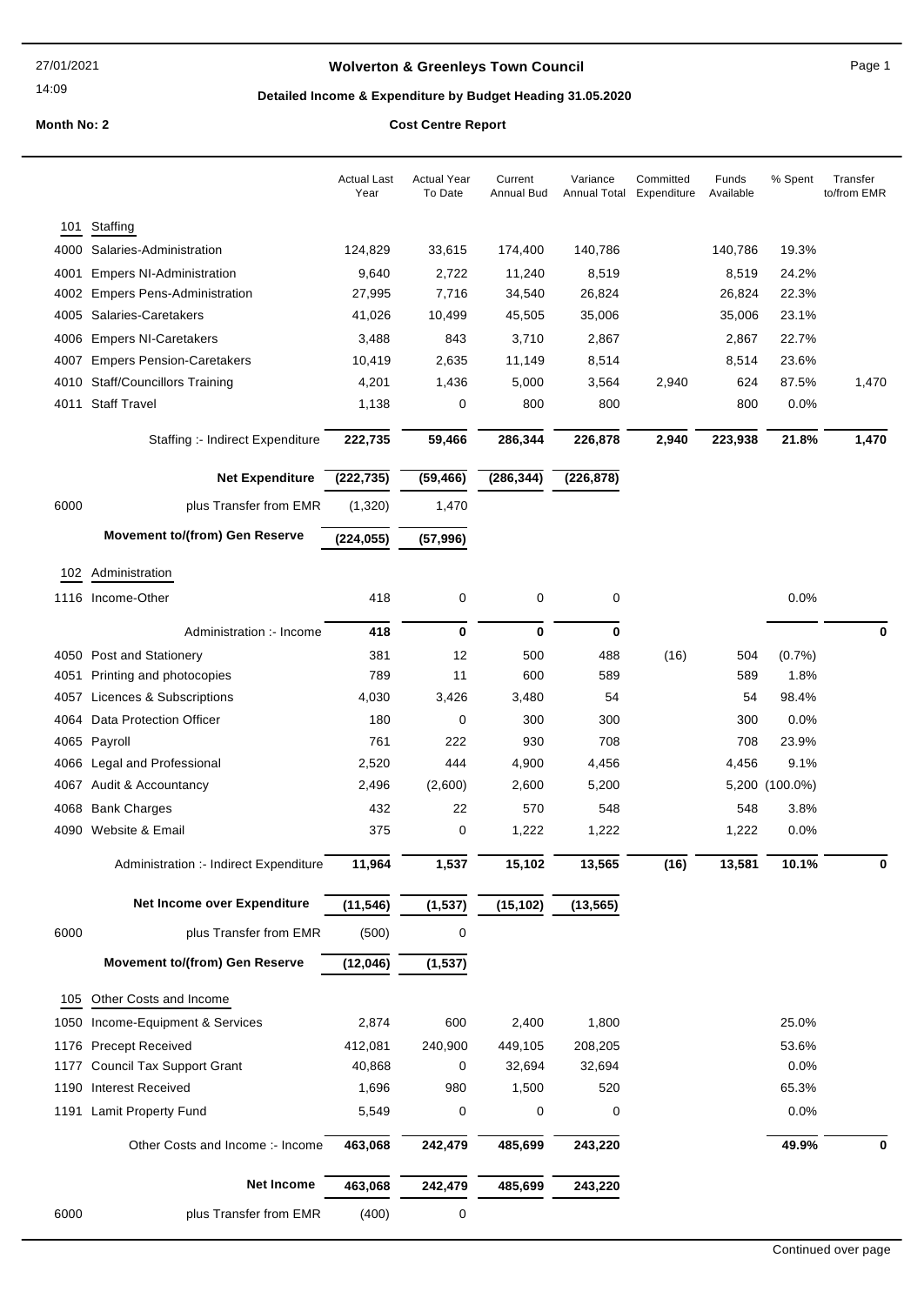## **Wolverton & Greenleys Town Council** Magness Council Page 2

## **Detailed Income & Expenditure by Budget Heading 31.05.2020**

|          |                                            | <b>Actual Last</b><br>Year | <b>Actual Year</b><br>To Date | Current<br>Annual Bud | Variance<br>Annual Total | Committed<br>Expenditure | Funds<br>Available | % Spent | Transfer<br>to/from EMR |
|----------|--------------------------------------------|----------------------------|-------------------------------|-----------------------|--------------------------|--------------------------|--------------------|---------|-------------------------|
| 6001     | less Transfer to EMR                       | 665                        | 0                             |                       |                          |                          |                    |         |                         |
|          | <b>Movement to/(from) Gen Reserve</b>      | 462,003                    | 242,479                       |                       |                          |                          |                    |         |                         |
| 201      | Town Hall-Running                          |                            |                               |                       |                          |                          |                    |         |                         |
|          | 1000 Rent from Tenants                     | 20,391                     | 3,330                         | 20,000                | 16,670                   |                          |                    | 16.7%   |                         |
|          | 1005 Telephone/Photocopy Recharges         | 0                          | 0                             | 0                     | 0                        |                          |                    | 0.0%    |                         |
|          | 1007 Internet recharges                    | 0                          | 0                             | 540                   | 540                      |                          |                    | 0.0%    |                         |
|          | 1010 Library Recharges                     | 7,000                      | 1,750                         | 7,000                 | 5,250                    |                          |                    | 25.0%   |                         |
|          | 1110 Income-Meeting Room                   | 1,000                      | 6                             | 1,000                 | 994                      |                          |                    | 0.6%    |                         |
|          | 1115 Income-Photocopying                   | 339                        | 0                             | 300                   | 300                      |                          |                    | 0.0%    |                         |
|          | 1116 Income-Other                          | 2,067                      | 521                           | 1,600                 | 1,079                    |                          |                    | 32.6%   |                         |
|          | Town Hall-Running :- Income                | 30,798                     | 5,607                         | 30,440                | 24,833                   |                          |                    | 18.4%   | 0                       |
|          | 4058 IT Costs                              | 7,060                      | 6,693                         | 8,500                 | 1,807                    | 240                      | 1,567              | 81.6%   |                         |
|          | 4100 Rates                                 | 5,897                      | 5,993                         | 6,200                 | 207                      |                          | 207                | 96.7%   |                         |
|          | 4101 Water Charges                         | 398                        | 86                            | 400                   | 314                      |                          | 314                | 21.5%   |                         |
| 4110 Gas |                                            | 2,373                      | 213                           | 2,000                 | 1,787                    |                          | 1,787              | 10.6%   |                         |
| 4111     | Electricity                                | 5,056                      | 77                            | 4,325                 | 4,248                    |                          | 4,248              | 1.8%    |                         |
|          | 4115 Telephone                             | 1,487                      | 13                            | 1,500                 | 1,487                    |                          | 1,487              | 0.9%    |                         |
|          | 4116 Internet                              | 651                        | 54                            | 630                   | 576                      |                          | 576                | 8.6%    |                         |
|          | 4120 Town Hall-Minor Expenses              | 1,058                      | 0                             | 1,500                 | 1,500                    | 66                       | 1,434              | 4.4%    |                         |
|          | 4125 Town Hall-Maintenance                 | 4,908                      | 709                           | 8,000                 | 7,291                    | 314                      | 6,977              | 12.8%   |                         |
|          | 4126 Cleaning                              | 4,610                      | 701                           | 7,000                 | 6,299                    |                          | 6,299              | 10.0%   |                         |
| 4128     | <b>Town Hall-Security</b>                  | 2,117                      | 0                             | 1,700                 | 1,700                    |                          | 1,700              | 0.0%    |                         |
|          | 4140 PWLB-Repayments                       | 40,953                     | 20,476                        | 41,000                | 20,524                   |                          | 20,524             | 49.9%   |                         |
|          | 4315 Equipmt Purchase & Maint.             | 1,146                      | 0                             | 3,500                 | 3,500                    | 1,130                    | 2,370              | 32.3%   |                         |
|          | Town Hall-Running :- Indirect Expenditure  | 77,715                     | 35,016                        | 86,255                | 51,239                   | 1,751                    | 49,489             | 42.6%   | 0                       |
|          | Net Income over Expenditure                | (46, 917)                  | (29, 409)                     | (55, 815)             | (26, 406)                |                          |                    |         |                         |
| 6000     | plus Transfer from EMR                     | 2,867                      | 0                             |                       |                          |                          |                    |         |                         |
|          | <b>Movement to/(from) Gen Reserve</b>      | (44, 050)                  | (29, 409)                     |                       |                          |                          |                    |         |                         |
| 202      | Town Hall-Projects                         |                            |                               |                       |                          |                          |                    |         |                         |
|          | 4315 Equipmt Purchase & Maint.             | 1,415                      | 0                             | 0                     | 0                        |                          | 0                  | 0.0%    |                         |
|          |                                            |                            |                               |                       |                          |                          |                    |         |                         |
|          | Town Hall-Projects :- Indirect Expenditure | 1,415                      | 0                             | 0                     | 0                        | 0                        | 0                  |         | 0                       |
|          | <b>Net Expenditure</b>                     | (1, 415)                   | 0                             | 0                     | 0                        |                          |                    |         |                         |
| 6000     | plus Transfer from EMR                     | 1,415                      | 0                             |                       |                          |                          |                    |         |                         |
|          | <b>Movement to/(from) Gen Reserve</b>      | 0                          | 0                             |                       |                          |                          |                    |         |                         |
|          |                                            |                            |                               |                       |                          |                          |                    |         |                         |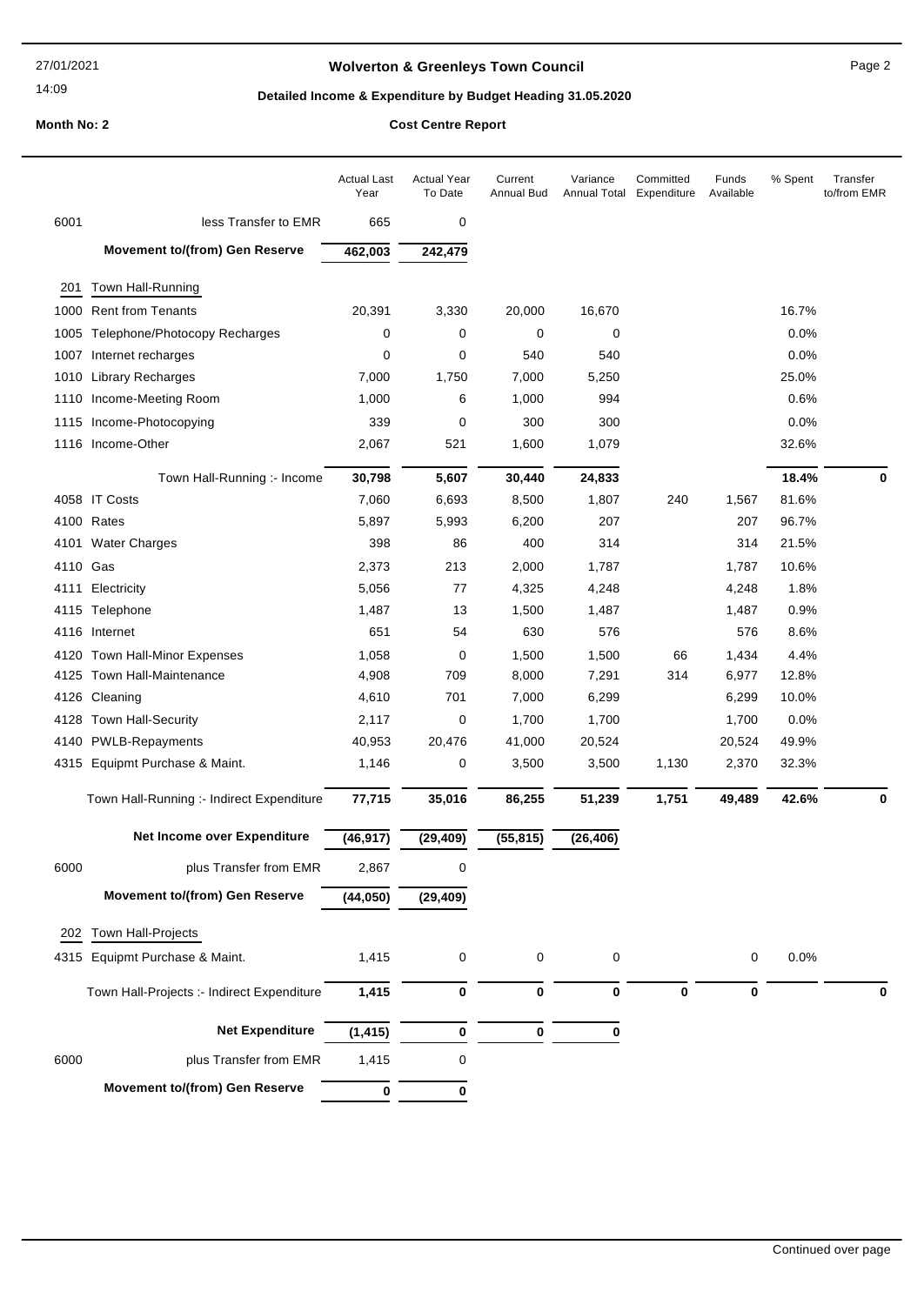## **Wolverton & Greenleys Town Council** Magness Council Page 3

## **Detailed Income & Expenditure by Budget Heading 31.05.2020**

|          |                                                 | <b>Actual Last</b><br>Year | <b>Actual Year</b><br>To Date | Current<br><b>Annual Bud</b> | Variance<br>Annual Total | Committed<br>Expenditure | Funds<br>Available | % Spent     | Transfer<br>to/from EMR |
|----------|-------------------------------------------------|----------------------------|-------------------------------|------------------------------|--------------------------|--------------------------|--------------------|-------------|-------------------------|
| 203      | <b>Leased Assets</b>                            |                            |                               |                              |                          |                          |                    |             |                         |
|          | 1116 Income-Other                               | 561                        | 0                             | 0                            | 0                        |                          |                    | 0.0%        |                         |
|          |                                                 |                            |                               |                              |                          |                          |                    |             |                         |
|          | Leased Assets :- Income                         | 561                        | $\bf{0}$                      | $\bf{0}$                     | 0                        |                          |                    |             | 0                       |
|          | 4152 Greenleys Depot                            | 3,712                      | 116                           | 3,500                        | 3,384                    | 535                      | 2,849              | 18.6%       |                         |
|          | 4153 Water Tower                                | 3,859                      | (3,209)                       | 3,000                        | 6,209                    |                          | 6,209              | $(107.0\%)$ |                         |
|          | 4155 Urban Farm                                 | 1,403                      | (421)                         | 500                          | 921                      |                          | 921                | (84.2%)     |                         |
|          | Leased Assets :- Indirect Expenditure           | 8,975                      | (3, 513)                      | 7,000                        | 10,513                   | 535                      | 9,978              | (42.5%)     | 0                       |
|          | Net Income over Expenditure                     | (8, 413)                   | 3,513                         | (7,000)                      | (10, 513)                |                          |                    |             |                         |
| 210      | Allotments                                      |                            |                               |                              |                          |                          |                    |             |                         |
| 1020     | <b>Community Orchard</b>                        | 41                         | 0                             | 58                           | 58                       |                          |                    | 0.0%        |                         |
| 1021     | Hodge Furze                                     | 328                        | $\mathbf 0$                   | 0                            | 0                        |                          |                    | 0.0%        |                         |
|          | 1022 Old Wolverton                              | 903                        | 10                            | 706                          | 696                      |                          |                    | 1.4%        |                         |
|          | 1023 Stacey Hill                                | 4,372                      | 162                           | 5,809                        | 5,647                    |                          |                    | 2.8%        |                         |
|          | Allotments :- Income                            | 5,644                      | 172                           | 6,573                        | 6,401                    |                          |                    | 2.6%        | 0                       |
|          | 4379 New Projects                               | 12                         | $\mathbf 0$                   | 0                            | 0                        |                          | 0                  | 0.0%        |                         |
| 4400     | <b>General Allotment Costs</b>                  | 8,410                      | 0                             | 0                            | 0                        |                          | 0                  | 0.0%        |                         |
| 4405     | <b>Stacey Hill Expenses</b>                     | 1,587                      | 351                           | 1,375                        | 1,024                    | 20                       | 1,004              | 27.0%       |                         |
|          | 4406 Hodge Furze                                | 3,663                      | 0                             | 0                            | 0                        |                          | 0                  | 0.0%        |                         |
| 4407     | Old Wolverton                                   | 848                        | 26                            | 490                          | 464                      |                          | 464                | 5.4%        |                         |
|          | 4408 Orchard Allotments                         | 175                        | 40                            | 350                          | 310                      |                          | 310                | 11.5%       |                         |
|          | Allotments :- Indirect Expenditure              | 14,694                     | 418                           | 2,215                        | 1,797                    | 20                       | 1,777              | 19.8%       | 0                       |
|          | Net Income over Expenditure                     | (9,050)                    | (246)                         | 4,358                        | 4,604                    |                          |                    |             |                         |
| 6000     | plus Transfer from EMR                          | 12,055                     | 0                             |                              |                          |                          |                    |             |                         |
|          | <b>Movement to/(from) Gen Reserve</b>           | 3,005                      | (246)                         |                              |                          |                          |                    |             |                         |
|          | 301 Community Grants                            |                            |                               |                              |                          |                          |                    |             |                         |
|          | 1116 Income-Other                               | 83                         | 0                             | 0                            | 0                        |                          |                    | 0.0%        |                         |
|          | 1117 Income-Grants                              | 7,341                      | 0                             | 20,000                       | 20,000                   |                          |                    | 0.0%        |                         |
|          | Community Grants :- Income                      | 7,425                      | $\bf{0}$                      | 20,000                       | 20,000                   |                          |                    | 0.0%        | 0                       |
|          | 4200 Remembrance                                | 692                        | 0                             | 900                          | 900                      | 250                      | 650                | 27.8%       |                         |
|          | 4201 Grants                                     | 9,077                      | 0                             | 18,000                       | 18,000                   | 406                      | 17,595             | 2.3%        |                         |
| 4207 CAB |                                                 | 5,373                      | 0                             | 7,500                        | 7,500                    |                          | 7,500              | 0.0%        |                         |
|          | <b>Community Grants :- Indirect Expenditure</b> | 15,142                     | $\bf{0}$                      | 26,400                       | 26,400                   | 656                      | 25,745             | 2.5%        | 0                       |
|          | Net Income over Expenditure                     | (7, 718)                   | $\bf{0}$                      | (6, 400)                     | (6, 400)                 |                          |                    |             |                         |
| 6000     | plus Transfer from EMR                          | (250)                      | 0                             |                              |                          |                          |                    |             |                         |
| 6001     | less Transfer to EMR                            | 8,963                      | 0                             |                              |                          |                          |                    |             |                         |
|          | <b>Movement to/(from) Gen Reserve</b>           | (16, 931)                  | $\bf{0}$                      |                              |                          |                          |                    |             |                         |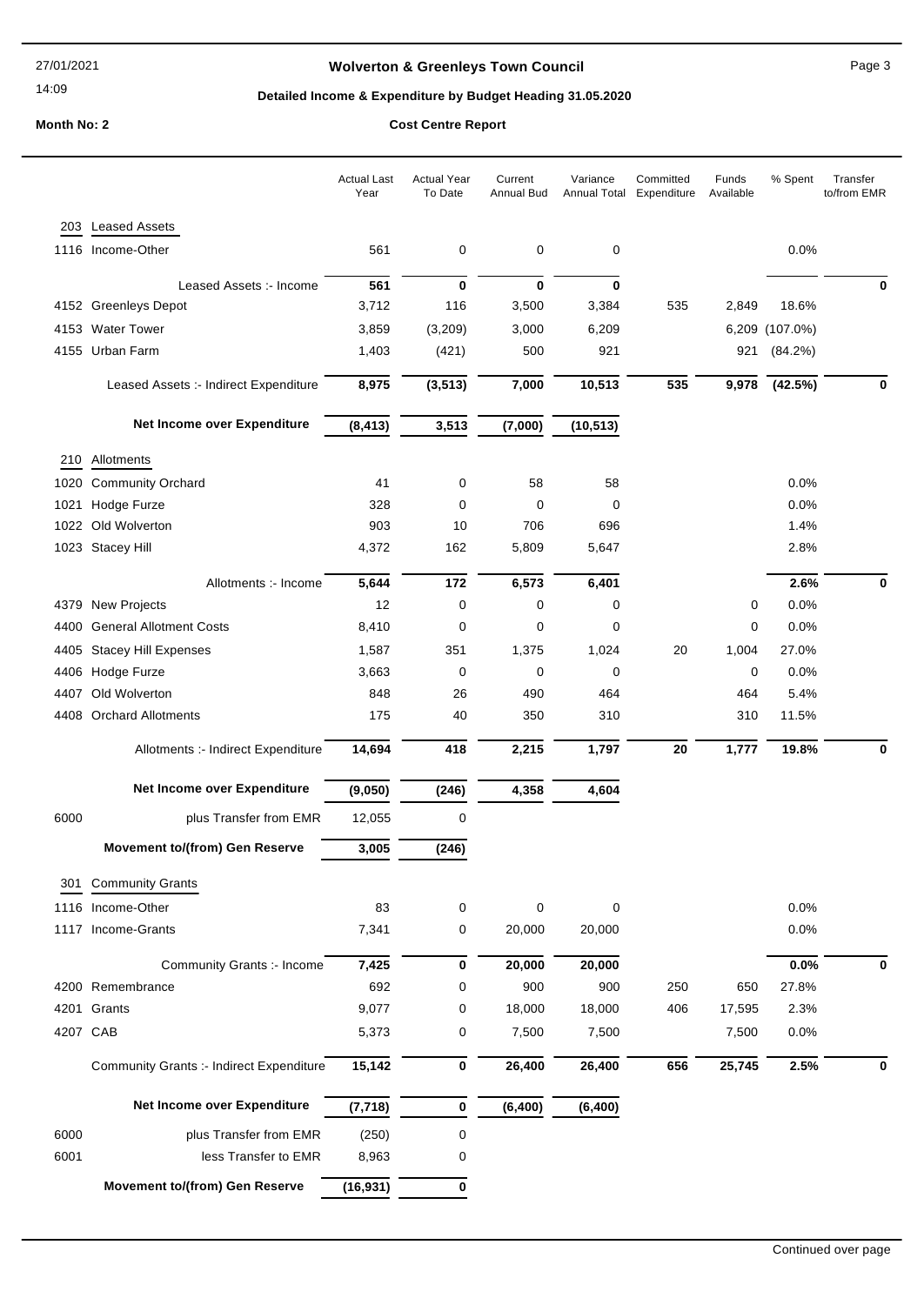## **Wolverton & Greenleys Town Council** Magnetic Page 4

## **Detailed Income & Expenditure by Budget Heading 31.05.2020**

|      |                                                 | <b>Actual Last</b><br>Year | <b>Actual Year</b><br>To Date | Current<br>Annual Bud | Variance  | Committed<br>Annual Total Expenditure | Funds<br>Available | % Spent | Transfer<br>to/from EMR |
|------|-------------------------------------------------|----------------------------|-------------------------------|-----------------------|-----------|---------------------------------------|--------------------|---------|-------------------------|
| 305  | <b>Community Projects</b>                       |                            |                               |                       |           |                                       |                    |         |                         |
|      | 1002 BIB income                                 | 425                        | 0                             | 0                     | 0         |                                       |                    | 0.0%    |                         |
| 1100 | Income-Newsletter & Adverts                     | 3,731                      | 23                            | 3,800                 | 3,777     |                                       |                    | 0.6%    |                         |
| 1116 | Income-Other                                    | 563                        | 0                             | 0                     | 0         |                                       |                    | 0.0%    |                         |
|      | 1125 Hodge Lea Meeting Place                    | 6,271                      | 0                             | 4,500                 | 4,500     |                                       |                    | 0.0%    |                         |
|      |                                                 |                            |                               |                       |           |                                       |                    |         |                         |
|      | Community Projects :- Income                    | 10,990                     | 23                            | 8,300                 | 8,277     |                                       |                    | 0.3%    | 0                       |
|      | 4273 MK12 Partnership                           | 0                          | 0                             | 2,500                 | 2,500     | 1,150                                 | 1,350              | 46.0%   |                         |
|      | <b>Community Projects :- Direct Expenditure</b> | 0                          | 0                             | 2,500                 | 2,500     | 1,150                                 | 1,350              | 46.0%   | 0                       |
| 4209 | <b>BIB</b>                                      | 3,943                      | 0                             | 0                     | 0         |                                       | 0                  | 0.0%    |                         |
| 4230 | <b>Floodlight Running Costs</b>                 | 398                        | 5                             | 500                   | 495       |                                       | 495                | 1.0%    |                         |
| 4231 | Digital Inclusion                               | 3,575                      | (59)                          | 1,000                 | 1,059     | 1,200                                 | (141)              | 114.1%  |                         |
| 4235 | <b>Newsletter Costs</b>                         | 17,349                     | 4,987                         | 17,900                | 12,913    |                                       | 12,913             | 27.9%   |                         |
| 4261 | Hodge Lea Meeting Place                         | 15,155                     | 1,360                         | 4,500                 | 3,140     | 358                                   | 2,782              | 38.2%   |                         |
| 4262 | Hodge Lea Croft Improvements                    | 36                         | 0                             | 0                     | 0         |                                       | 0                  | 0.0%    |                         |
| 4263 | <b>Greenleys Community Garden</b>               | 6,390                      | 0                             | 0                     | 0         | (1,025)                               | 1,025              | 0.0%    |                         |
| 4315 | Equipmt Purchase & Maint.                       | 29                         | 0                             | 0                     | 0         |                                       | 0                  | 0.0%    |                         |
| 4379 | <b>New Projects</b>                             | 1,513                      | 203                           | 15,000                | 14,797    |                                       | 14,797             | 1.4%    |                         |
|      | Community Projects :- Indirect Expenditure      | 48,388                     | 6,496                         | 38,900                | 32,404    | 533                                   | 31,871             | 18.1%   | 0                       |
|      | Net Income over Expenditure                     | (37, 398)                  | (6, 473)                      | (33, 100)             | (26, 627) |                                       |                    |         |                         |
| 6000 | plus Transfer from EMR                          | 8,105                      | 0                             |                       |           |                                       |                    |         |                         |
| 6001 | less Transfer to EMR                            | 900                        | 0                             |                       |           |                                       |                    |         |                         |
|      | <b>Movement to/(from) Gen Reserve</b>           | (30, 193)                  | (6, 473)                      |                       |           |                                       |                    |         |                         |
|      |                                                 |                            |                               |                       |           |                                       |                    |         |                         |
| 310  | <b>Community Events</b>                         |                            |                               |                       |           |                                       |                    |         |                         |
| 1105 | Income-Twinning                                 | 300                        | 0                             | 1,000                 | 1,000     |                                       |                    | 0.0%    |                         |
| 1106 | Income - Fireworks                              | 1,247                      | 0                             | 2,300                 | 2,300     |                                       |                    | 0.0%    |                         |
|      | 1107 Income - Town Trail App                    | 0                          | 0                             | 500                   | 500       |                                       |                    | 0.0%    |                         |
|      | 1108 Income-New projects                        | 3,928                      | (350)                         | 0                     | 350       |                                       |                    | 0.0%    |                         |
| 1109 | Income - Summer Festival                        | 670                        | (40)                          | 0                     | 40        |                                       |                    | 0.0%    |                         |
|      | 1116 Income-Other                               | 11,252                     | 0                             | 0                     | 0         |                                       |                    | 0.0%    |                         |
|      | <b>Community Events :- Income</b>               | 17,397                     | (390)                         | 3,800                 | 4,190     |                                       |                    | (10.3%) | 0                       |
|      | 4274 Summer Festival                            | 5,184                      | 330                           | (5,000)               | (5,330)   | 1,751                                 | (7,081)            | (41.6%) |                         |
| 4275 | Town Twinning                                   | 1,339                      | 0                             | 2,500                 | 2,500     |                                       | 2,500              | 0.0%    |                         |
|      | 4277 Fireworks                                  | 7,822                      | 1,563                         | 10,000                | 8,438     | 1,543                                 | 6,895              | 31.1%   |                         |
|      | 4278 Lantern Festival                           | 5,149                      | 98                            | 5,140                 | 5,042     |                                       | 5,042              | 1.9%    |                         |
| 4379 | New Projects                                    | 900                        | 0                             | 0                     | 0         | 2,978                                 | (2,978)            | 0.0%    |                         |
|      | <b>Community Events :- Indirect Expenditure</b> | 20,395                     | 1,991                         | 12,640                | 10,649    | 6,272                                 | 4,377              | 65.4%   | 0                       |
|      | Net Income over Expenditure                     | (2,998)                    | (2, 381)                      | (8, 840)              | (6, 459)  |                                       |                    |         |                         |
| 6000 | plus Transfer from EMR                          | (1, 442)                   | 0                             |                       |           |                                       |                    |         |                         |
|      | <b>Movement to/(from) Gen Reserve</b>           | (4, 440)                   | (2, 381)                      |                       |           |                                       |                    |         |                         |
|      |                                                 |                            |                               |                       |           |                                       |                    |         |                         |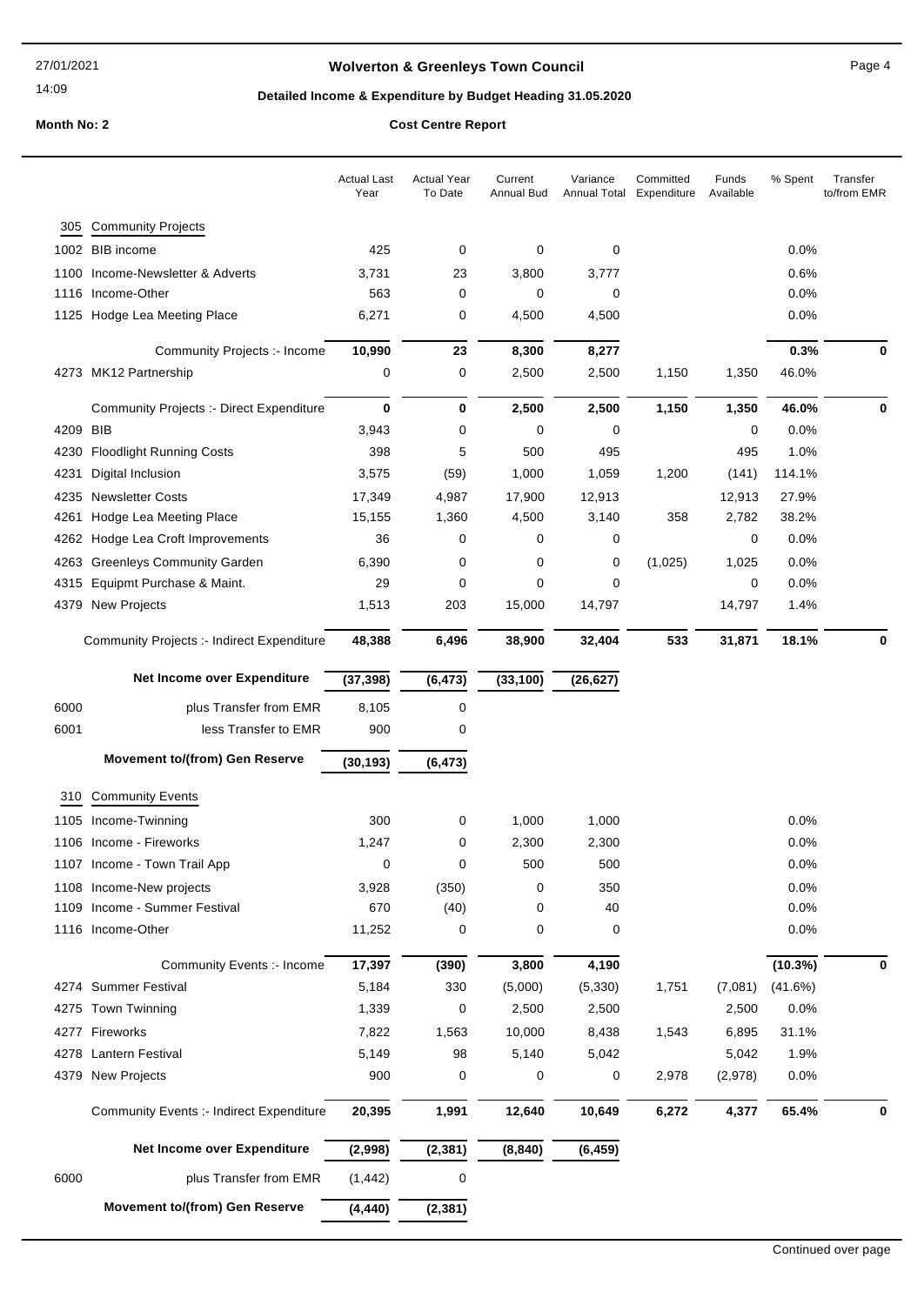## **Wolverton & Greenleys Town Council Page 5** Page 5

## **Detailed Income & Expenditure by Budget Heading 31.05.2020**

|          |                                              | <b>Actual Last</b><br>Year | <b>Actual Year</b><br>To Date | Current<br>Annual Bud | Variance<br>Annual Total | Committed<br>Expenditure | Funds<br>Available | % Spent | Transfer<br>to/from EMR |
|----------|----------------------------------------------|----------------------------|-------------------------------|-----------------------|--------------------------|--------------------------|--------------------|---------|-------------------------|
| 401      | <b>Town Upkeep</b>                           |                            |                               |                       |                          |                          |                    |         |                         |
|          | 1116 Income-Other                            | 1,992                      | 0                             | 0                     | 0                        |                          |                    | 0.0%    |                         |
|          | Town Upkeep :- Income                        | 1,992                      | 0                             | $\mathbf 0$           | $\bf{0}$                 |                          |                    |         | 0                       |
| 4209 BIB |                                              | 0                          | 44                            | 2,500                 | 2,456                    | 67                       | 2,390              | 4.4%    |                         |
|          | 4302 Dog Waste Collection                    | 10,102                     | 1,792                         | 13,000                | 11,208                   |                          | 11,208             | 13.8%   |                         |
|          | 4310 Caretaker Costs                         | 505                        | 0                             | 400                   | 400                      |                          | 400                | 0.0%    |                         |
| 4315     | Equipmt Purchase & Maint.                    | 56,911                     | 0                             | 0                     | 0                        |                          | 0                  | 0.0%    |                         |
|          | 4316 Planting                                | 12,106                     | 0                             | 13,160                | 13,160                   |                          | 13,160             | 0.0%    |                         |
|          | 4319 Weed Machine Operation                  | 680                        | 0                             | 0                     | 0                        |                          | 0                  | 0.0%    |                         |
| 4320     | <b>Vehicle Running Costs</b>                 | 2,637                      | 314                           | 2,800                 | 2,486                    | 260                      | 2,226              | 20.5%   |                         |
|          | 4379 New Projects                            | 6,092                      | 0                             | 0                     | 0                        |                          | 0                  | 0.0%    |                         |
|          | Town Upkeep :- Indirect Expenditure          | 89,034                     | 2,150                         | 31,860                | 29,710                   | 327                      | 29,384             | 7.8%    |                         |
|          | Net Income over Expenditure                  | (87, 042)                  | (2, 150)                      | (31, 860)             | (29, 710)                |                          |                    |         |                         |
| 6000     | plus Transfer from EMR                       | 59,621                     | 0                             |                       |                          |                          |                    |         |                         |
|          | <b>Movement to/(from) Gen Reserve</b>        | (27, 421)                  | (2, 150)                      |                       |                          |                          |                    |         |                         |
| 405      | Town Upkeep-Projects                         |                            |                               |                       |                          |                          |                    |         |                         |
| 4315     | Equipmt Purchase & Maint.                    | 0                          | 910                           | 0                     | (910)                    |                          | (910)              | 0.0%    |                         |
|          | 4370 Christmas Lights                        | 13,197                     | 0                             | 16,000                | 16,000                   | 5,029                    | 10,971             | 31.4%   |                         |
| 4379     | <b>New Projects</b>                          | 17,601                     | 81                            | 0                     | (81)                     |                          | (81)               | 0.0%    |                         |
| 4385     | <b>Bloomer Siting &amp; Town Trail</b>       | 936                        | 0                             | 0                     | 0                        |                          | 0                  | 0.0%    |                         |
|          | 4386 Directional Signage                     | 48                         | 0                             | 0                     | 0                        |                          | 0                  | 0.0%    |                         |
|          | Town Upkeep-Projects :- Indirect Expenditure | 31,782                     | 991                           | 16,000                | 15,009                   | 5,029                    | 9,980              | 37.6%   |                         |
|          | <b>Net Expenditure</b>                       | (31, 782)                  | (991)                         | (16,000)              | (15,009)                 |                          |                    |         |                         |
| 6000     | plus Transfer from EMR                       | 16,615                     | 0                             |                       |                          |                          |                    |         |                         |
|          | <b>Movement to/(from) Gen Reserve</b>        | (15, 167)                  | (991)                         |                       |                          |                          |                    |         |                         |
|          | 500 Council                                  |                            |                               |                       |                          |                          |                    |         |                         |
|          | 1195 Community infrastructure Inc            | 5,000                      | 0                             | 0                     | 0                        |                          |                    | 0.0%    |                         |
|          | Council :- Income                            | 5,000                      | $\bf{0}$                      | 0                     | $\bf{0}$                 |                          |                    |         | 0                       |
|          | 4119 Insurance                               | 4,170                      | 0                             | 4,896                 | 4,896                    |                          | 4,896              | 0.0%    |                         |
|          | 4315 Equipmt Purchase & Maint.               | 0                          | 1,090                         | 0                     | (1,090)                  | 18                       | (1, 108)           | 0.0%    |                         |
|          | 4500 Crime Prevention and Environme          | 13,211                     | 1,214                         | 13,000                | 11,786                   | 180                      | 11,606             | 10.7%   |                         |
|          | 4515 Councillor allowances & exp             | 291                        | 0                             | 1,000                 | 1,000                    |                          | 1,000              | 0.0%    |                         |
|          | 4520 Community infrastructure exp            | 10,000                     | 0                             | 10,000                | 10,000                   |                          | 10,000             | 0.0%    |                         |
|          | 4525 Secret Garden & Community Orch          | 1,575                      | 0                             | 700                   | 700                      | 13                       | 687                | 1.9%    |                         |